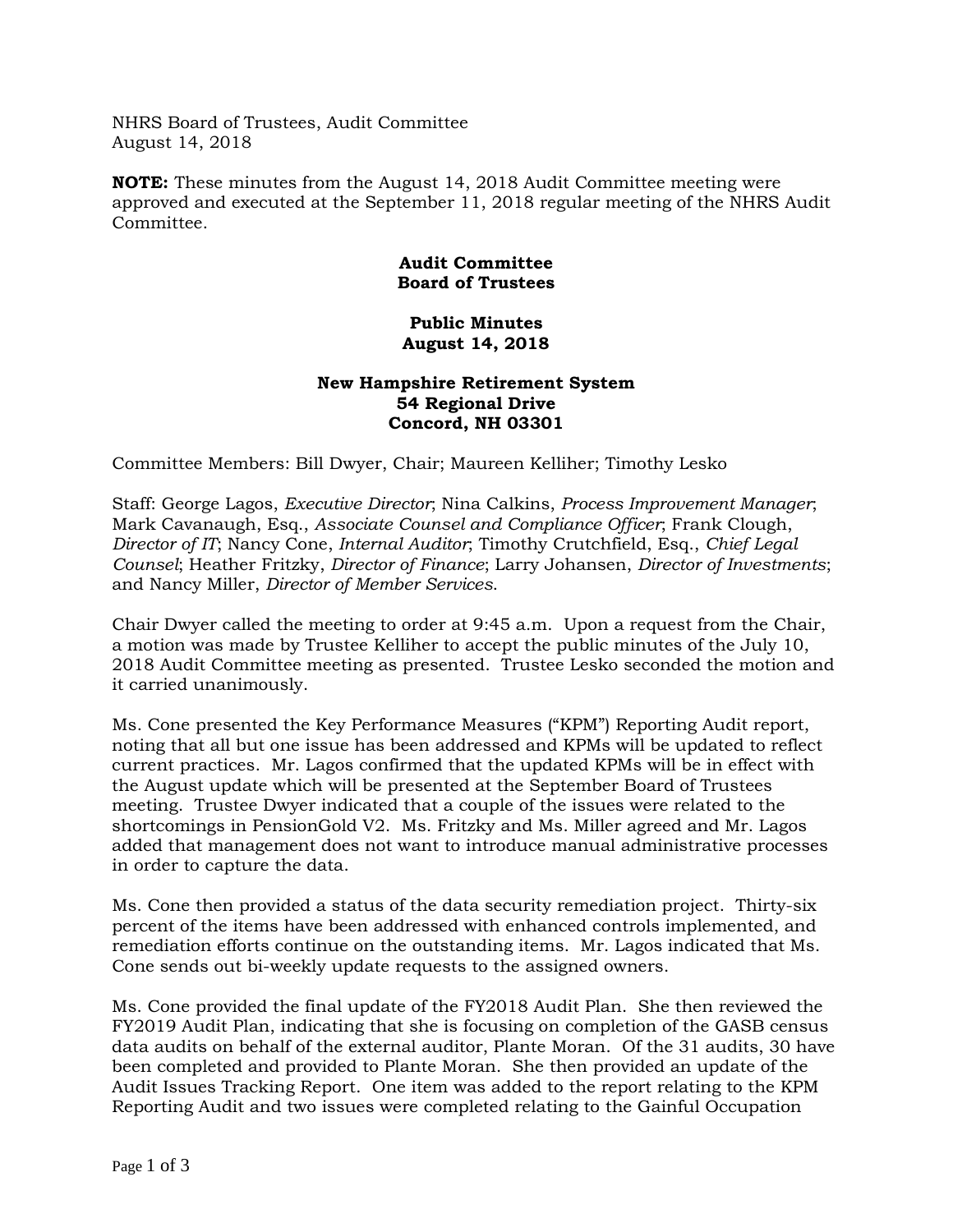process and administrative rule amendments, leaving three outstanding items in the tracking report. Trustee Dwyer inquired regarding the item relating to the QDRO process and Ms. Miller indicated that the estimates have been developed and reviewed by Legal and should be implemented in PensionGold prior to the target completion date of December 2018.

Trustee Dwyer then discussed the periodic review of the Audit Policy and Audit Committee Charter. The Audit Policy draft includes suggested changes that were submitted by Ms. Cone and Trustee Dwyer in order to bring the Policy up-to-date; no changes were recommended for the Charter.

Mr. Johansen discussed the suggested revisions to the Actuarial Funding Policy. The changes incorporate the new statutory requirement regarding 20-year layered amortization of future actuarial unfunded liabilities, additional risk measures consistent with Actuarial Standards of Practice, and clarification to the description of the Medical Subsidy section to identify it as one 401(h) sub-trust. Trustee Dwyer suggested an additional change citing the new chapter law related to layered amortization, which Mr. Johansen will incorporate.

The Committee requested time to review the Audit Policy, the Audit Committee Charter, and the Actuarial Funding Policy, and it was agreed that these will be taken up at the September 11, 2018 meeting for approval. Upon approval by the Audit Committee they will be presented to the Board of Trustees for approval.

Ms. Fritzky provided an update regarding progress thus far with the FY2018 audit by Plante Moran. She indicated that representatives from Plante Moran (PM) were onsite for two weeks starting the last week of July for preliminary field work. The visit went very well and they provided thoughtful feedback, recommendations, and reporting tools. Documents continue to be uploaded to the secure Plante Moran portal as requested from their Prepared-by-Client list. Mr. Johansen met with Plante Moran representatives regarding investments and noted that the conversations went well. As they indicated in their preliminary discussions with NHRS and in their engagement letter, PM's focus on the alternative investments is to acquire an understanding of internal controls related to financial reporting in order to obtain a comfort level to reduce their sample testing. Ms. Fritzky is pleased with the progress and noted that Plante Moran is working in a very collaborative manner. The FY2017 GASB75 Audit performed by KPMG is in process and the expected issue date is the end of August.

Mr. Lagos provided an update of the PGV3 project and indicated that a more detailed presentation would be provided at the Board meeting later that morning. Operationally, weekly meetings are scheduled with the PGV3 Team, Action Plans have been developed, the project management consultant (LRWL) has been selected, and a review of the LRS (vendor for PensionGold) contract is in process. LRLW has recommended several law firms that are familiar with these types of contracts, especially with LRS, and preliminary contacts are in process. Data cleansing of known data issues is in process and additional staffing needs are being identified. The preliminary plan is for six additional staff members related to PGV3 implementation to be hired over the course of the project. Mr. Lagos noted it is important to fill the positions of the individuals who will be dedicated to the project in order to continue to